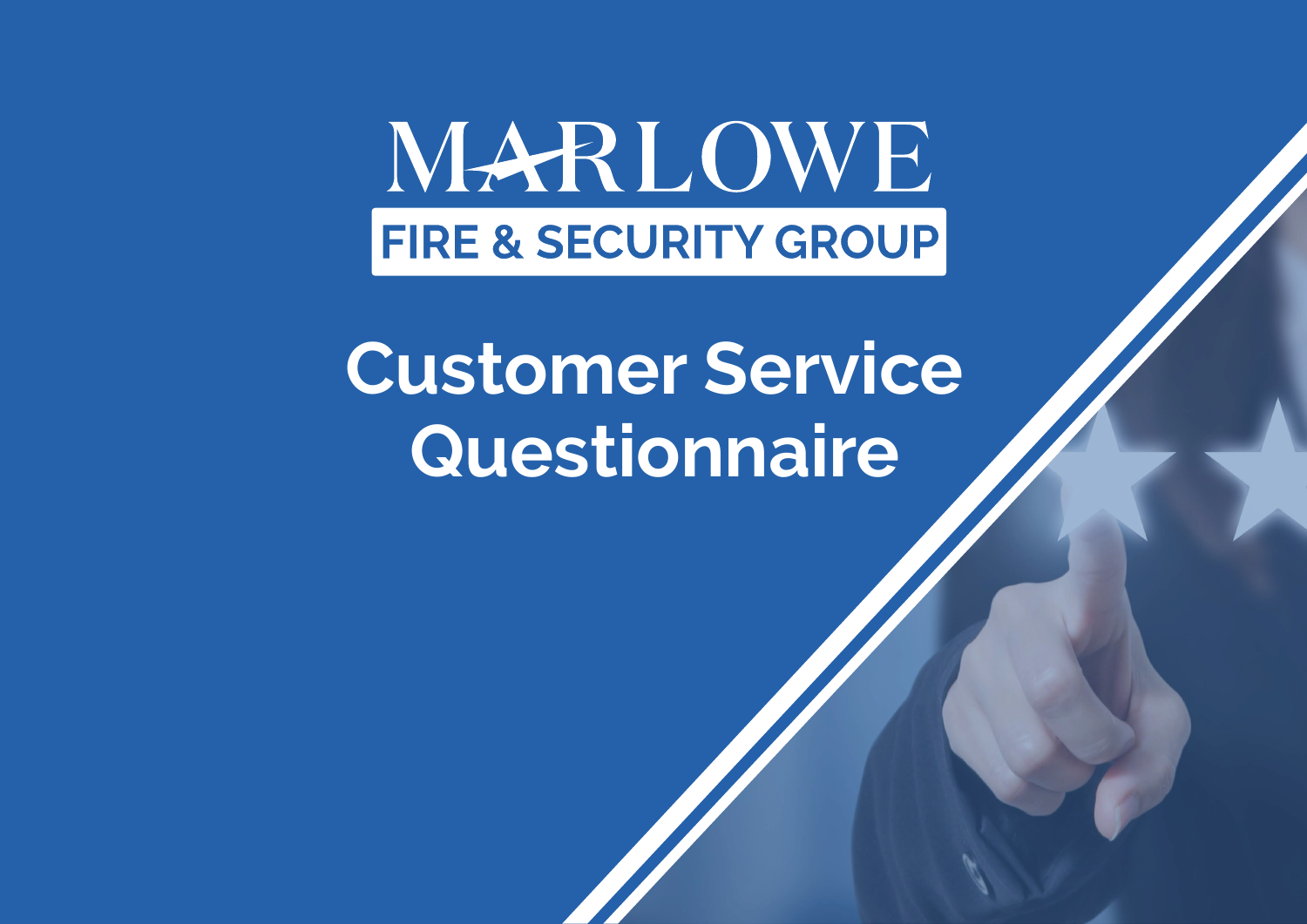# **Contents**

- **1.0 Introduction**
- **2.0 How Does it Work?**
- **3.0 Completing the Form**

**Page 1 Page 2 Page 3**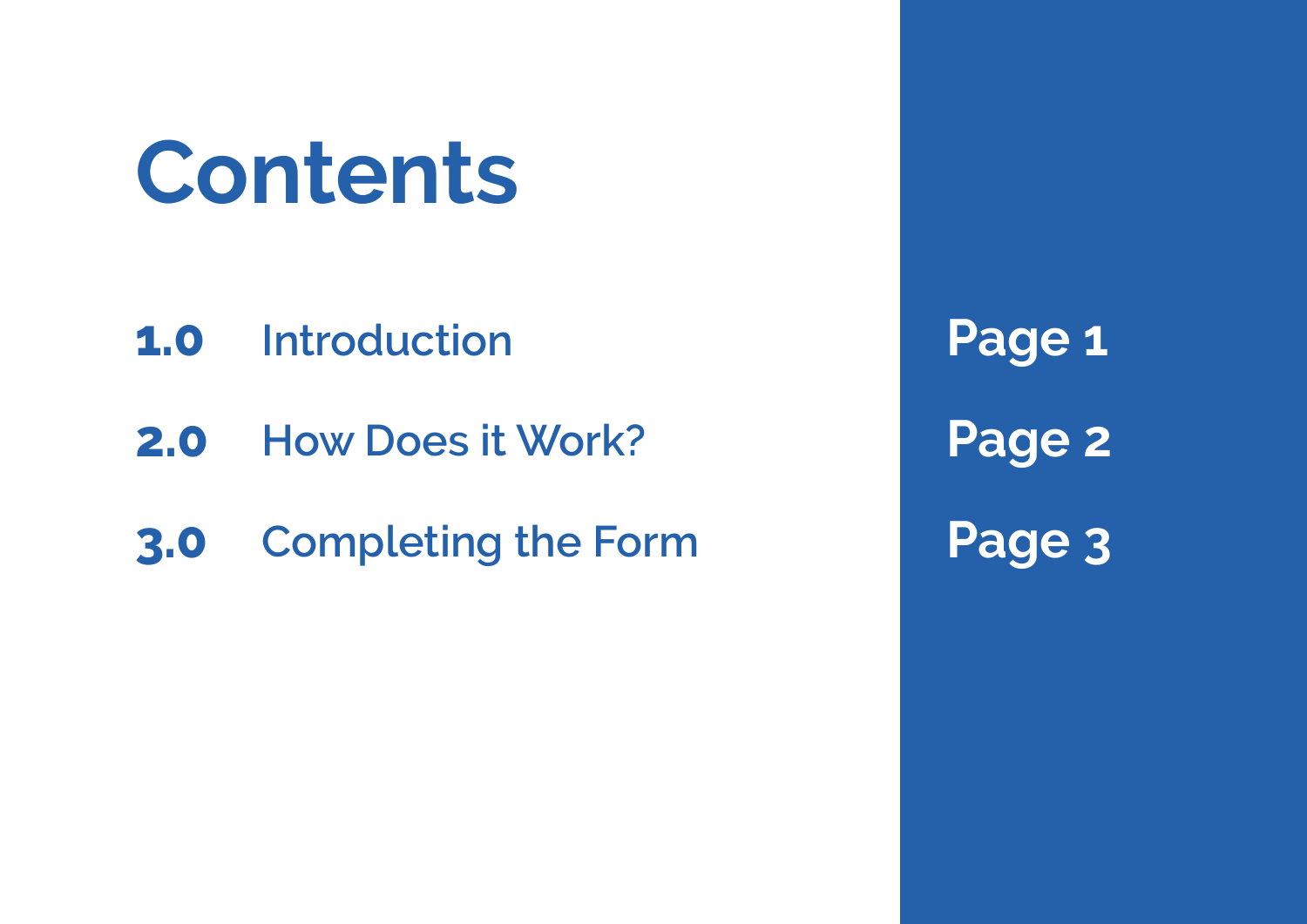# **1.0**

#### **Introduction**

#### **Customer Feedback Project**

As a company, we are committed to delivering the best possible customer service. However, we don't always get everything right, and when we don't, we want to ensure that we fix it as quickly and easily as possible for our customers.

With this in mind, we have implemented our Customer Feedback Project – a customer feedback and complaints resolution system that helps us to track and respond to complaints as quickly as possible.

We like to view customer complaints as an opportunity to define the culture of our business - one that operates with the utmost integrity and really puts customers at the heart of its business.



#### **Overview**

Our Customer Feedback Project allows customers to provide their feedback following an engineer visit. Collecting this data allows us to gain a good understanding of our customer satisfaction, whilst providing us with the opportunity to resolve any unsatisfactory engineer visits.

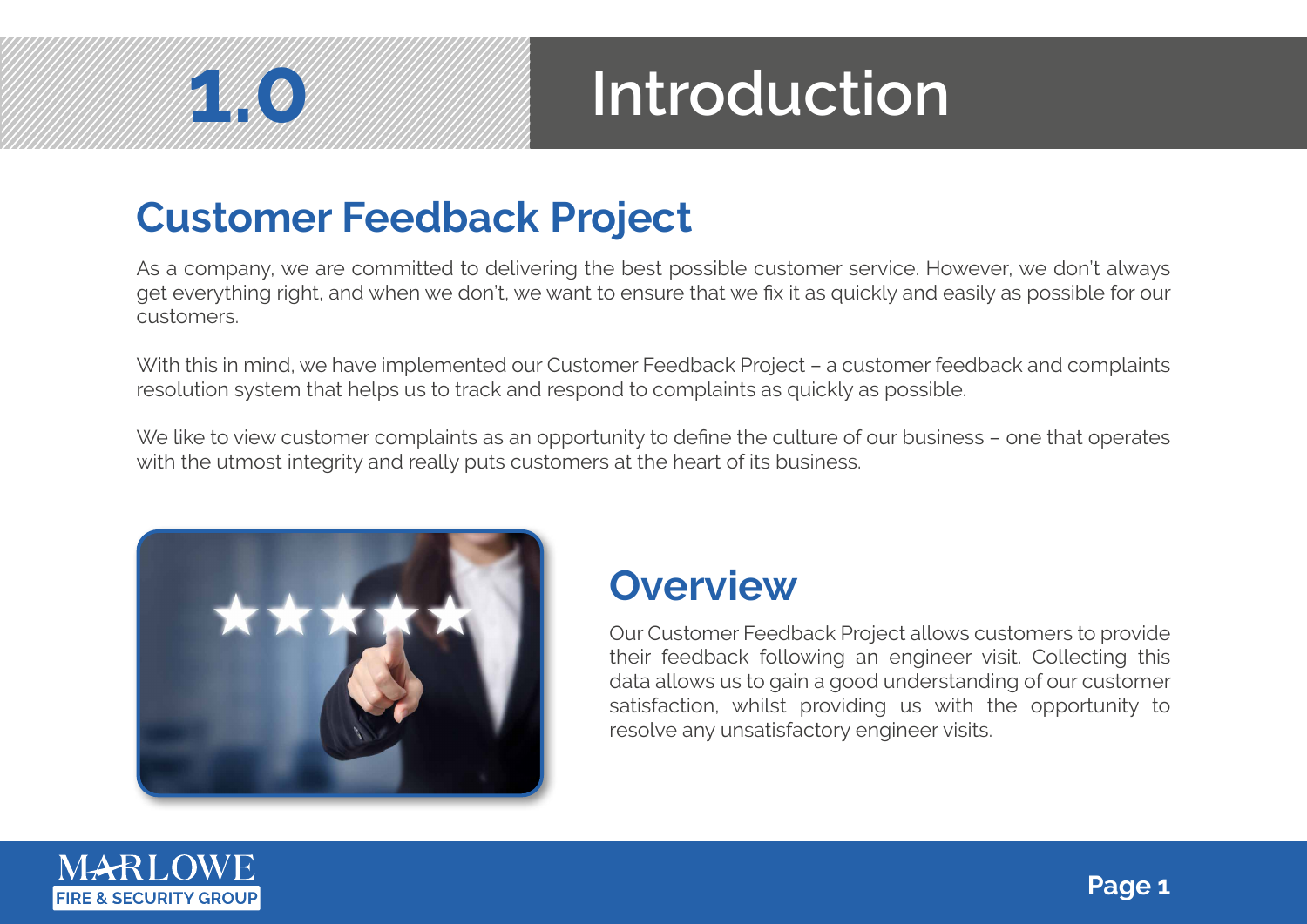

#### **2.0 How Does it Work?**

Once an engineer has completed a call/job, you will be sent an automatic email containing a link to our customer feedback form.

Below is the email that you will receive.

Clicking on the **'5 gold stars'** will direct you to the customer feedback form.

| Further to our Engineers site visit to Service your Portable Fire Extinguishers System we would like to hear what you thought of our service.<br>Please click the stars below to provide your feedback and enter our monthly prize draw. |
|------------------------------------------------------------------------------------------------------------------------------------------------------------------------------------------------------------------------------------------|
|                                                                                                                                                                                                                                          |
|                                                                                                                                                                                                                                          |
| *****                                                                                                                                                                                                                                    |
|                                                                                                                                                                                                                                          |
|                                                                                                                                                                                                                                          |
| Kind regards                                                                                                                                                                                                                             |
|                                                                                                                                                                                                                                          |
| The Customer Service Teams                                                                                                                                                                                                               |
| Marlowe Fire & Security                                                                                                                                                                                                                  |
| t. 0333 010 2000                                                                                                                                                                                                                         |
| e, customer, service@marlowefireandsecurity.com                                                                                                                                                                                          |
| Fire Protection   Security Systems   Connected Services   Compliance                                                                                                                                                                     |
| This message was sent on behalf of Martowe Fire & Security. You are receiving this email because there is a legitimate interest and the information provided is of relevance to you. If you no longer wish to receive email co           |
| We are pleased to announce that we are expanding and moving our location to accommodate our growth. Our new premises offer us the opportunity to better serve our loyal customers and work with our valuable business partners           |
| Please update your records with our new address: Mariowe Fire & Security, Lowry House, 5 Ohio Avenue, Salford Quays, Greater Manchester, M50 207                                                                                         |
| Our Division and all Markowe Group companies remain fully operational, continuing to keep our customers safe and compliant with their essential safety. health & compliance obligations. We have implemented a number of measu           |
| carry out their sysential work.<br>More information on our approach to COVID-13 can be found here or by visiting https://www.martinewgroup.com/connex/eys/                                                                               |
|                                                                                                                                                                                                                                          |
| <b>MARLOWE</b>                                                                                                                                                                                                                           |
| <b>FIRE &amp; SECURITY</b>                                                                                                                                                                                                               |
| Sefore you print think about the ENVIRONMENT.                                                                                                                                                                                            |
|                                                                                                                                                                                                                                          |

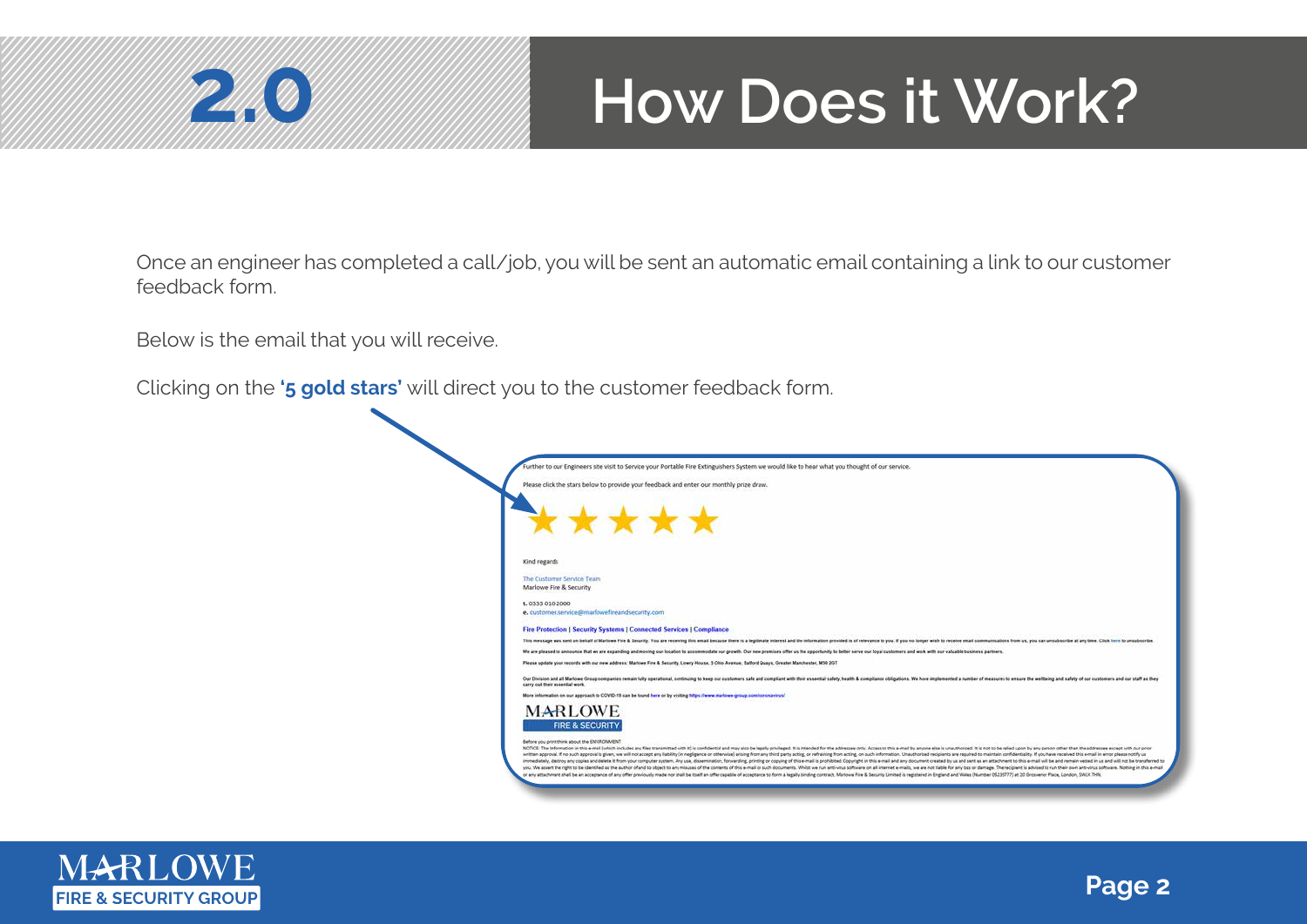# **3.0 Completing the Form**

This is the feedback form that you will be directed to, which you can then proceed to fill out.

The first section of the form consists of several rating questions that allow you to rank attributes on a 5-point scale, which is represented with stars.

These star rating questions are **mandatory fields**  and must be completed in order to proceed.

| Marlowe Fire & Security Ltd.                                                                                                                                      |                  |  |  |
|-------------------------------------------------------------------------------------------------------------------------------------------------------------------|------------------|--|--|
| How easy was it to arrange for our engineer(s) to attend?                                                                                                         | * * * * *        |  |  |
| Did our engineer(s) arrive on time?                                                                                                                               | $-0.16$          |  |  |
| Did our engineer(s) leave your site clean and bdy?                                                                                                                | ÷<br>٠<br>$\sim$ |  |  |
| Did the quality of workmanship meet or exceed your expectations?                                                                                                  | ÷                |  |  |
| Yas our engineer(s) polite and courteous?                                                                                                                         | .<br>÷           |  |  |
| Overall how were you satisfied with the work we completed?                                                                                                        | 女 有 世            |  |  |
| Is there anything into you would like to let us know?                                                                                                             |                  |  |  |
| If you would like us to contact you or you wish to be entered for our monthly prize draw to win it 50 of Lave to Shop Vouchers please provide your details below. |                  |  |  |
|                                                                                                                                                                   |                  |  |  |
| Full Norter<br>Email                                                                                                                                              |                  |  |  |

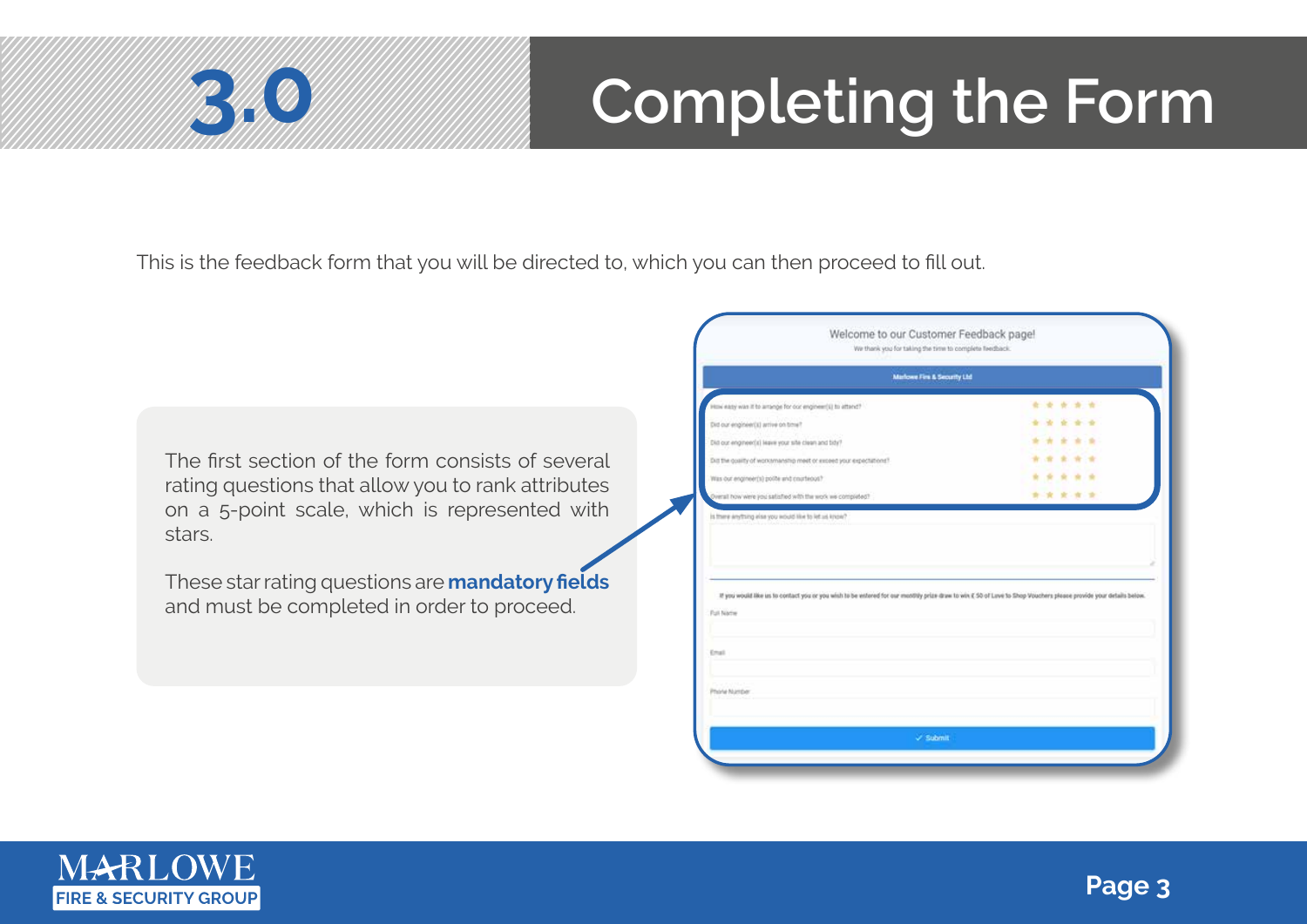### *Completing the Form*

This is the feedback form that you will be directed to, which you can then proceed to fill out.

The remaining fields are all **optional** - you are not obliged to enter your name, email, phone number, or any other comments unless you wish to but it would really help us help us recognise our customer service success stories and where our focus is needed to improve our service delivery

| Marlowe Fire & Security Ltd.                                                                                                                                     |                   |  |  |  |
|------------------------------------------------------------------------------------------------------------------------------------------------------------------|-------------------|--|--|--|
| How easy was it to arrange for our engineer(s) to attend?                                                                                                        | ٠<br>۰<br>☆ ☆ ☆   |  |  |  |
| Did our engineer(s) arrive on time?                                                                                                                              | $-0.16$<br>٠<br>÷ |  |  |  |
| Did our engineer(s) leave your site clean and bdy?                                                                                                               |                   |  |  |  |
| Did the quality of workmanship meet or exceed your expectations?                                                                                                 |                   |  |  |  |
| Was our engineer(s) polite and crusteous?                                                                                                                        |                   |  |  |  |
| Overall how were you satisfied with the work we completed?                                                                                                       | 新一度<br>★ 有 ●      |  |  |  |
| Toronta and the will blook ups axis printers erent in                                                                                                            |                   |  |  |  |
| If you would like us to contact you or you wish to be entered for our monthly prize draw to win ( 50 of Lave to Shop Vouchers please provide your details below. |                   |  |  |  |
|                                                                                                                                                                  |                   |  |  |  |
| Full Nartie<br>Email                                                                                                                                             |                   |  |  |  |

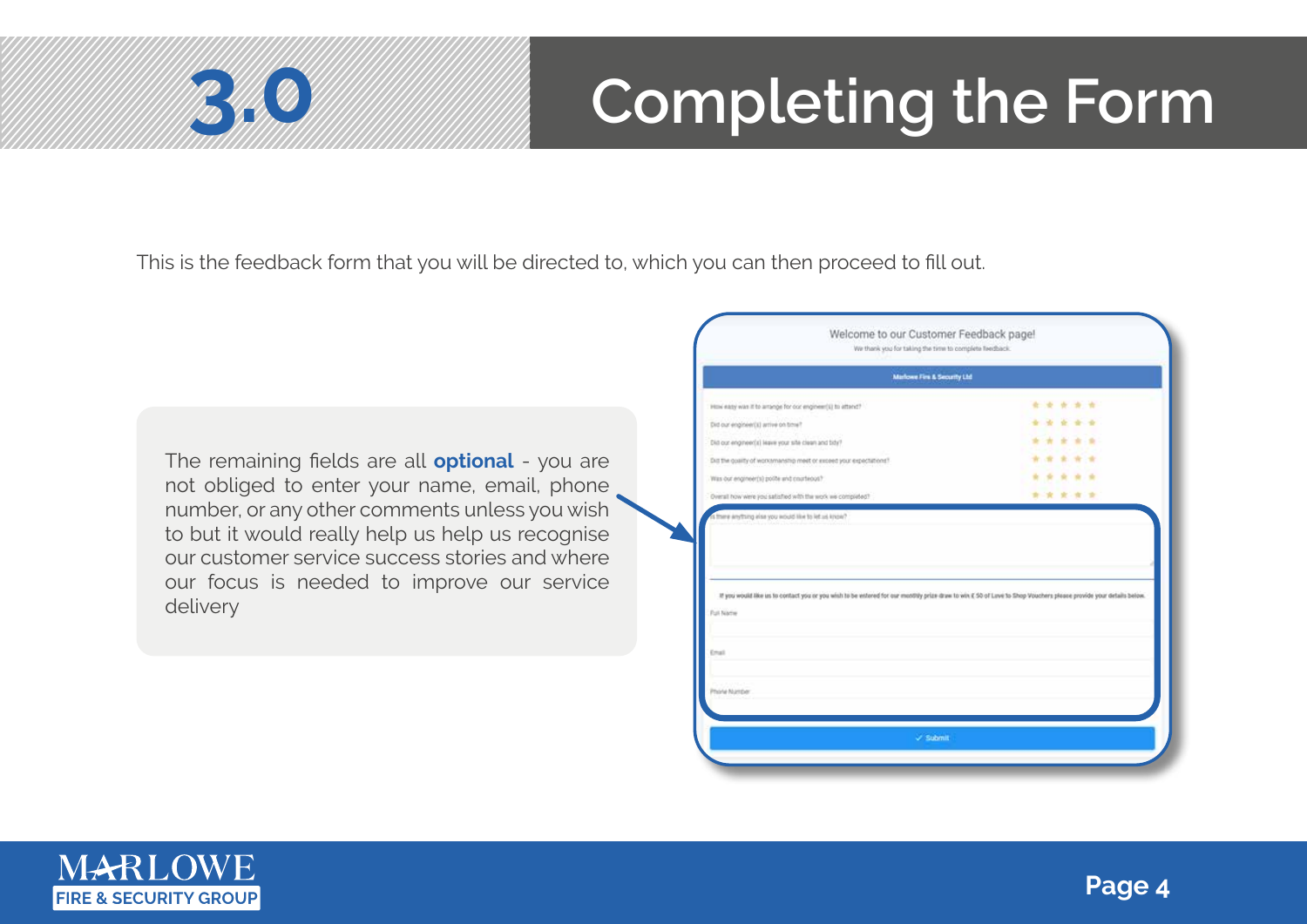### *Completing the Form*

Once completed, click on '**Submit**'. Your feedback will then be sent directly to our database.

If you have chosen a rating of **2 stars or less** on **any** of the star rating questions, then an email containing details from the feedback form will automatically be sent to the appropriate person to investigate and resolve the issue.

| Marlowe Fire & Security Ltd.                                                                                                                                                     |                             |
|----------------------------------------------------------------------------------------------------------------------------------------------------------------------------------|-----------------------------|
| How easy was it to arrange for our engineer(s) to attend?                                                                                                                        | ۰<br>٠<br><b>10 10</b><br>٠ |
| Did our engineer(s) arrive on time?                                                                                                                                              | ÷<br>0 0 0<br>۰             |
| Did our engineer(s) leave your site clean and bity?                                                                                                                              | ٠                           |
| Did the quality of worksmanship meet or exceed your expectations?                                                                                                                | ٠<br>÷<br>÷<br>÷            |
| Was our engineer(s) polite and courteous?                                                                                                                                        | $\rightarrow$<br>.<br>٠.    |
| Overall how were you satisfied with the work we completed?                                                                                                                       | * * * * *                   |
| Is there anything also you would like to let us know?                                                                                                                            |                             |
| If you would like us to contact you or you wish to be entered for our monthly prize draw to win it 50 of Lave to Shop Vouchers please provide your details below.<br>Full Nartie |                             |
| Email                                                                                                                                                                            |                             |
| Phone Number                                                                                                                                                                     |                             |